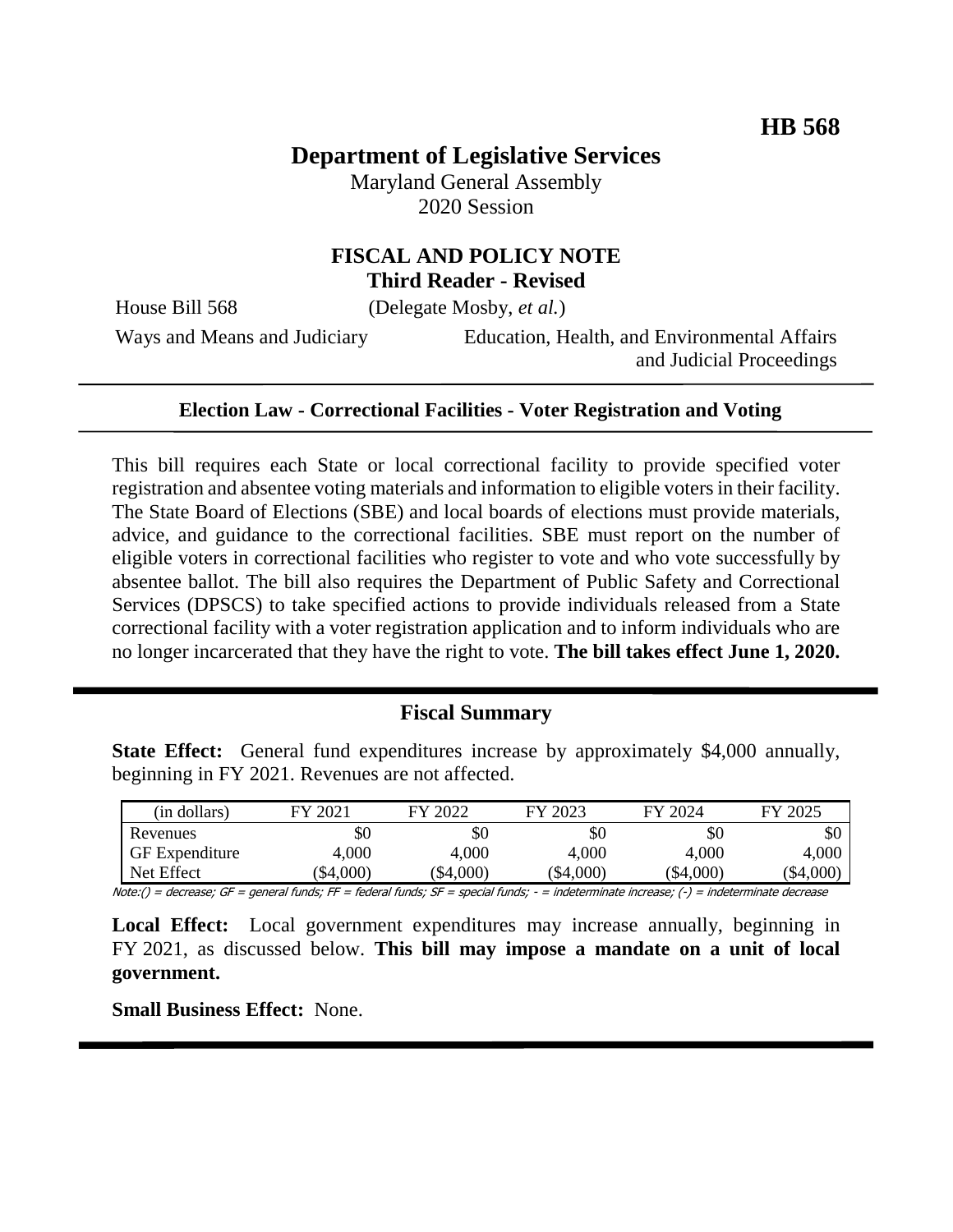## **Analysis**

#### **Bill Summary:**

*Materials and Information Provided to Eligible Voters in Correctional Facilities*

The bill requires each State or local correctional facility to:

- disseminate written information directly to each eligible voter on eligibility requirements to register to vote and voter registration applications at least 30 days before the deadline to register to vote before each election;
- disseminate written instructions directly to each eligible voter on absentee voting and absentee ballot applications in a timely manner before each election; and
- provide an absentee ballot to an eligible voter if requested by the eligible voter.

"Eligible voter" is defined as an individual who is incarcerated in a correctional facility and has the right to vote under State law.

SBE and the local boards of elections must provide correctional facilities with (1) written materials to disseminate to eligible voters and (2) advice and guidance in carrying out the above requirements.

By January 15 each year, SBE must submit a report to the Senate Education, Health, and Environmental Affairs Committee and the House Ways and Means Committee that includes, disaggregated by each State correctional facility, (1) the number of eligible voters who registered to vote and (2) the number of eligible voters who voted successfully by absentee ballot.

## *Materials and Information Provided to Released Individuals*

The bill requires DPSCS to:

- provide each individual who is released from a State correctional facility with a voter registration application and documentation with the individual's discharge papers that informs the individual that their voting rights have been restored;
- display a sign in each parole and probation office, in a conspicuous location where notices to the public are customarily posted, indicating that any individual who is no longer incarcerated has the right to vote; and
- post a notice, in a conspicuous location on the department's website, indicating that any individual who is no longer incarcerated has the right to vote.

HB 568/ Page 2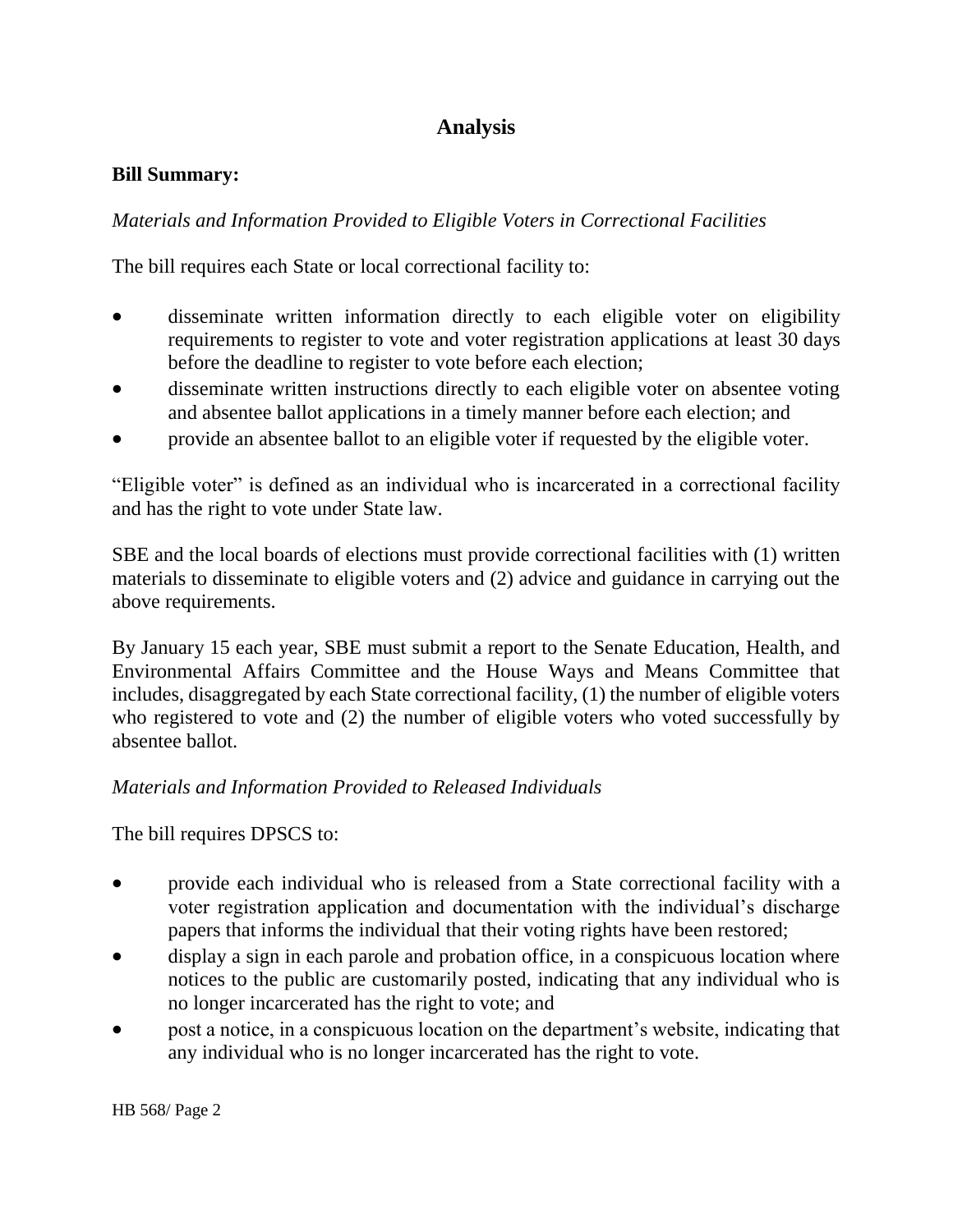## **Current Law/Background:**

#### *Voter Registration*

Under State law, with certain exceptions, an individual may register to vote if the individual is a citizen of the United States, is at least age 16, and is a resident of the State as of the day the individual seeks to register. A person who has been convicted of a felony and is currently serving a court-ordered sentence of imprisonment for the conviction is not qualified to be a registered voter.

An individual may apply to become a registered voter through a number of means including (1) visiting an election board office; (2) by mail; (3) when applying for services at a voter registration agency (specified public and nongovernmental agencies designated by SBE, including agencies providing public assistance and services for individuals with disabilities, public higher education institutions, military recruiting offices, and one-stop career centers in the Maryland Department of Labor); (4) during an applicable transaction at automatic voter registration agencies, which are the Motor Vehicle Administration, the Maryland Health Benefit Exchange, local departments of social services, and the Mobility Certification Office in the Maryland Transit Administration; or (5) through SBE's online voter registration system.

#### *Absentee Voting*

An individual may vote by absentee ballot except to the extent preempted by federal law. An absentee ballot may be requested in writing (there are State and federal forms that can be used) or online through the SBE website. The voter may choose to receive the ballot by mail, by fax, through the Internet, or by hand at a local board of elections office. The voter may return the ballot by (1) mailing it, postmarked on or before election day; (2) delivering it to the local board of elections in person by the close of polls on election day; or (3) pursuant to an SBE regulation change effective in January 2020, delivering it to an early voting center or to a polling place before the polls close at that polling place on election day. [\(Modified absentee voting, or voting by mail, policies](https://elections.maryland.gov/voting/absentee.html) apply, for the April 28, 2020, and June 2, 2020, elections, pursuant to [executive actions](https://governor.maryland.gov/covid-19-pandemic-orders-and-guidance/) in response to the Coronavirus Disease 2019, or COVID-19, outbreak.)

**State Fiscal Effect:** General fund expenditures increase by approximately \$4,000 annually, beginning in fiscal 2021, for SBE to print (1) voter registration applications to provide to eligible voters at State and local correctional facilities and individuals released from State correctional facilities and (2) absentee ballot applications to provide to eligible voters at State and local correctional facilities. It is assumed, for the purposes of this fiscal and policy note, that the first election this bill applies to is the 2020 November general election. The estimate assumes that approximately 25,000 voter

HB 568/ Page 3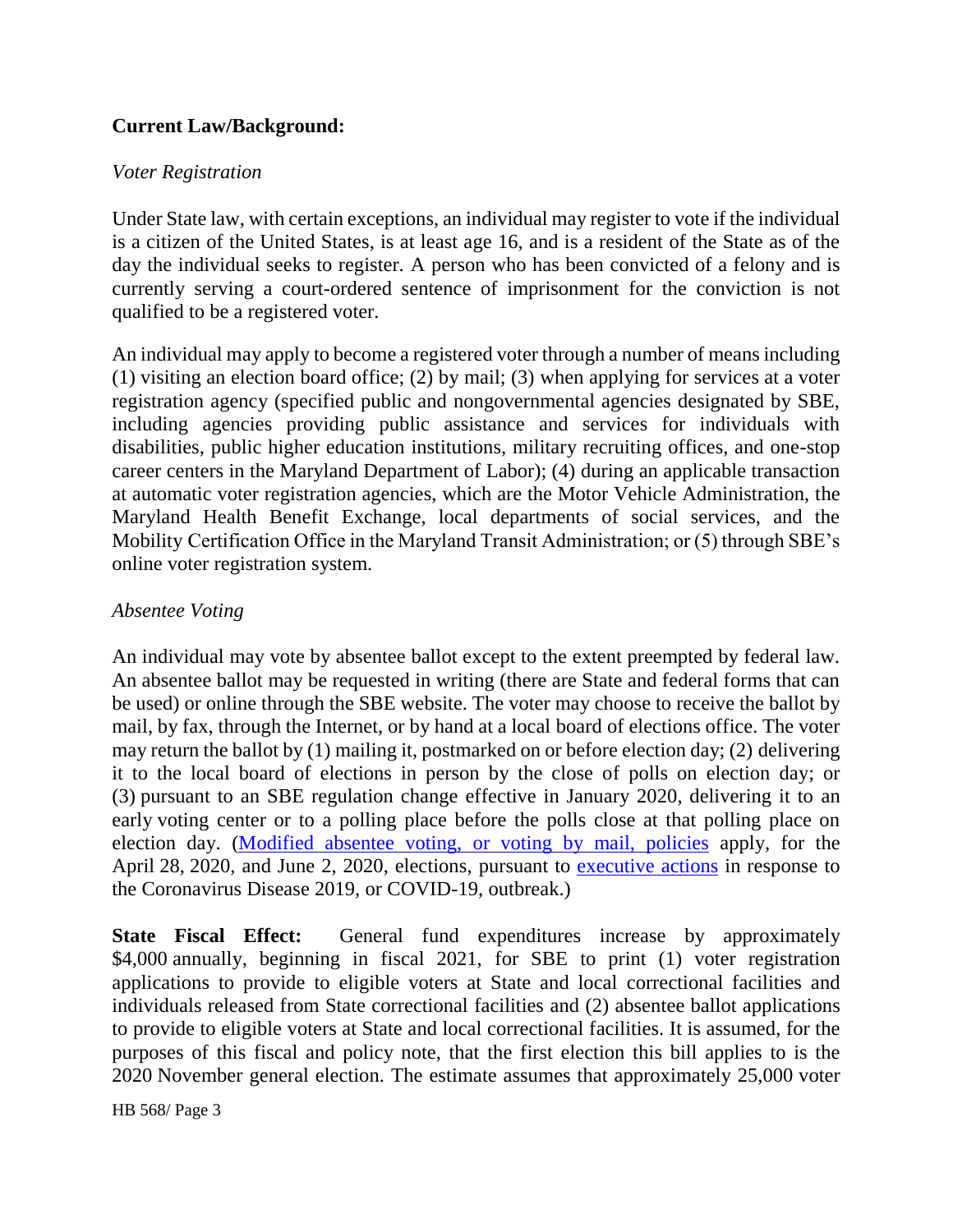registration applications (15,000 for eligible voters in State and local correctional facilities and 10,000 for individuals released from State correctional facilities) and 15,000 absentee ballot applications (for eligible voters in State and local correctional facilities) will need to be printed each fiscal year.

DPSCS can implement the bill with existing resources and SBE can handle the reporting requirements with existing resources, provided that information identifying eligible voters is given to SBE by DPSCS and local correctional facilities.

**Local Fiscal Effect:** Local government expenditures may increase in some jurisdictions, to the extent costs are incurred to track which individuals within a local correctional facility are eligible voters and/or to provide the required materials and information to eligible voters. The Montgomery County Department of Correction and Rehabilitation, for example, indicates it would incur a cost of \$155,000 in fiscal 2021 and \$8,000 annually thereafter for the development and maintenance of a computer system to track and report which individuals are eligible voters.

(At the State level, DPSCS indicates that it has a current policy to identify inmates/detainees who are Maryland residents and are in pretrial status or serving a sentence only for a misdemeanor offense or offenses. Under the policy, that list of individuals is provided to managing officials of State correctional facilities in order to make voter registration applications and absentee ballot applications available to those individuals upon request.)

## **Additional Information**

**Prior Introductions:** None.

**Designated Cross File:** SB 372 (Senator West, *et al.*) - Education, Health, and Environmental Affairs and Judicial Proceedings.

**Information Source(s):** State Board of Elections; Department of Public Safety and Correctional Services; Baltimore, Carroll, Harford, Montgomery, and St. Mary's counties; Maryland Association of Election Officials; Department of Legislative Services